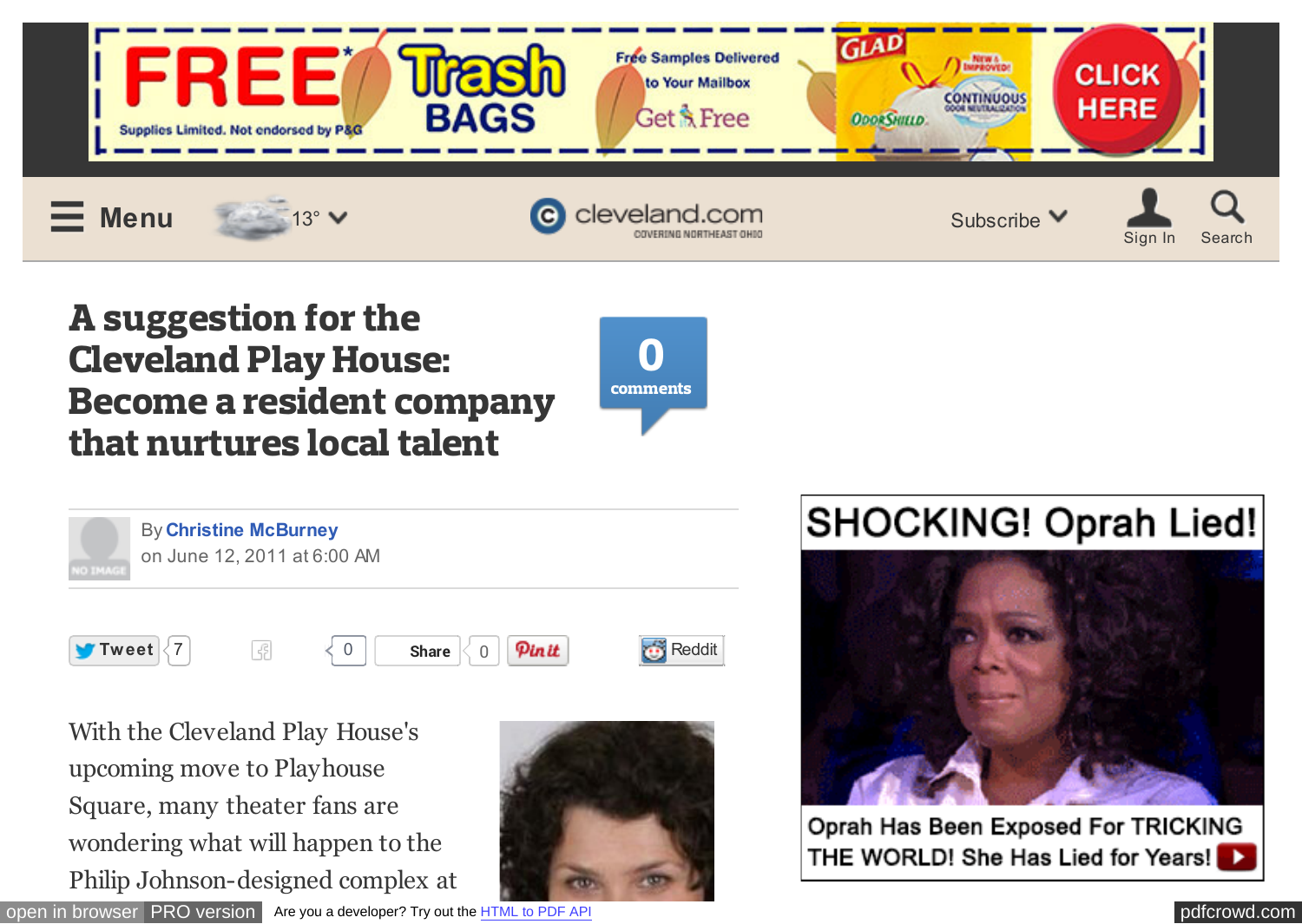8500 Euclid Ave., and most especially, the older, intimate, and storied Brooks and Drury theaters. This move is painful for many - theater artists and audiences alike.



**CHRISTINE MCBURNEY**

It is also ironic. For years, the Play House (two words) has been confused with Playhouse (one word) Square. And do you remember the Play House's clever and now eerie marketing campaign a few years back which tried to curtail the confusion. "CPH: We're not Square."

Well, it's now hip to be square. The Brooks, Drury, and Bolton theaters will belong to the Cleveland Clinic; that much is certain. What the clinic will do with these spaces is uncertain. But a bigger question remains: Will the Play House become absorbed into the fabulous behemoth that is Playhouse Square or will it use this window of opportunity to forge a cogent identity?

Now that the Play House will be more directly competing with national Broadway tours, concerts, classical theater and college theater, certainly it will have to re-brand itself to create a new and distinct identity that will draw its uptown

[Performance](http://www-stage.cleveland.com/events/results/index.ssf?pagetype=results&s=e&SearchKeyword=&SearchLocation=&SearchCategory=152&SearchDateRange=all) Calendar [Upcoming Auditions](http://topics.cleveland.com/tag/cleveland-theater-auditions/posts.html) [Like us on Facebook](https://www.facebook.com/CLEtheater)

# CLEVELAND JUKEBOX

#### [100 songs that represent Northeast](http://www.cleveland.com/music/index.ssf/2014/06/cleveland_jukebox_100_songs_th.html) Ohio's musical legacy

100 landmark songs from the likes of the James Gang, Dead Boys, O'Jays, Nine Inch Nails, Black Keys & more ... **[Read more»](http://www.cleveland.com/music/index.ssf/2014/06/cleveland_jukebox_100_songs_th.html)**

# Active Discussions

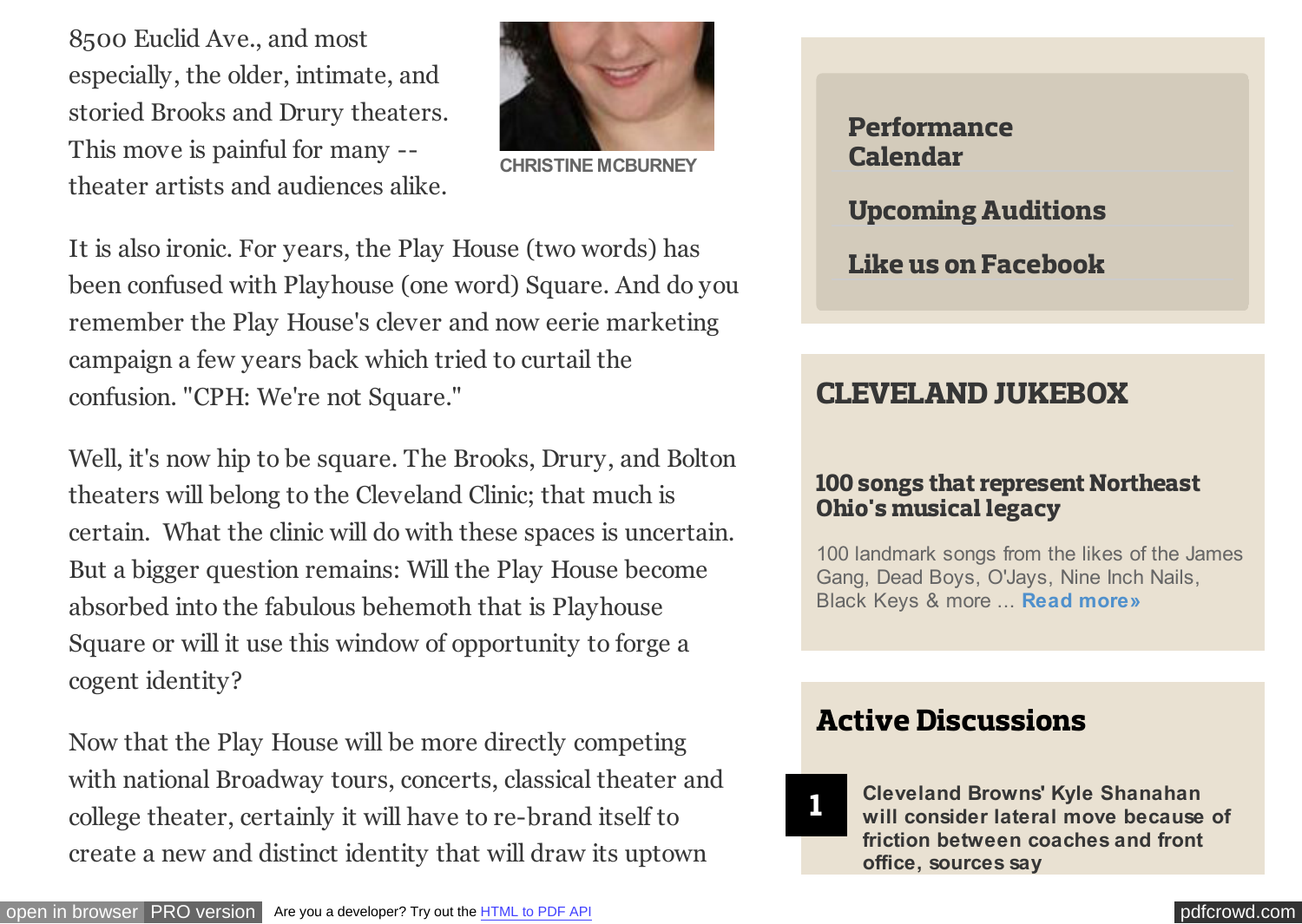patrons downtown and new patrons from the greater Cleveland area.

But the move is also an opportunity to redefine the Play House's mission. The country's oldest continuously running regional theater, the only professional regional theater with the name of our fair city in its title, should look to make an even bolder move.

Theater is ultimately about people, not buildings and branding. It's about actors, playwrights, directors, producers, designers, technicians, custodians, security guards, bartenders, students, volunteers and audiences. Times change. The Play House has moved several times in its history. It was once home to a resident company that was a national model for excellence and attracted actors from all over the country, some who have continued to make their home here, paying taxes, joining PTAs , shopping locally and cobbling together a life in the theatre even after the resident company was disbanded in the late 1980s, when many "resident" theater became "regional" theaters.

If the Play House is looking for a niche market, why doesn't it revive the resident company system? But instead of



2

4

**Tamir Rice family attorney: after [Ferguson, New York grand juries, 'all](http://www.cleveland.com/metro/index.ssf/2015/01/tamir_rice_family_attorney_aft.html) of America looks to Cleveland'** (269 comments)

3 **Cleveland Cavaliers trade scribbles [about how Iman Shumpert will be a](http://www.cleveland.com/pluto/index.ssf/2015/01/cleveland_cavaliers_scribbles_11.html) real asset -- Terry Pluto**

(120 comments)

**[The other Ferguson case provides](http://www.cleveland.com/morris/index.ssf/2015/01/the_other_ferguson_case_provid.html) plenty of food for thought: Phillip Morris**

(29 comments)

5 **[Cuyahoga County Sheriff's Department](http://www.cleveland.com/metro/index.ssf/2015/01/cuyahoga_county_sheriffs_depar_1.html) among local agencies who declined to hire Timothy Loehmann, the Cleveland cop who shot Tamir Rice** (109 comments)

**[See more comments »](http://www.cleveland.com/interact/)**

# Most Read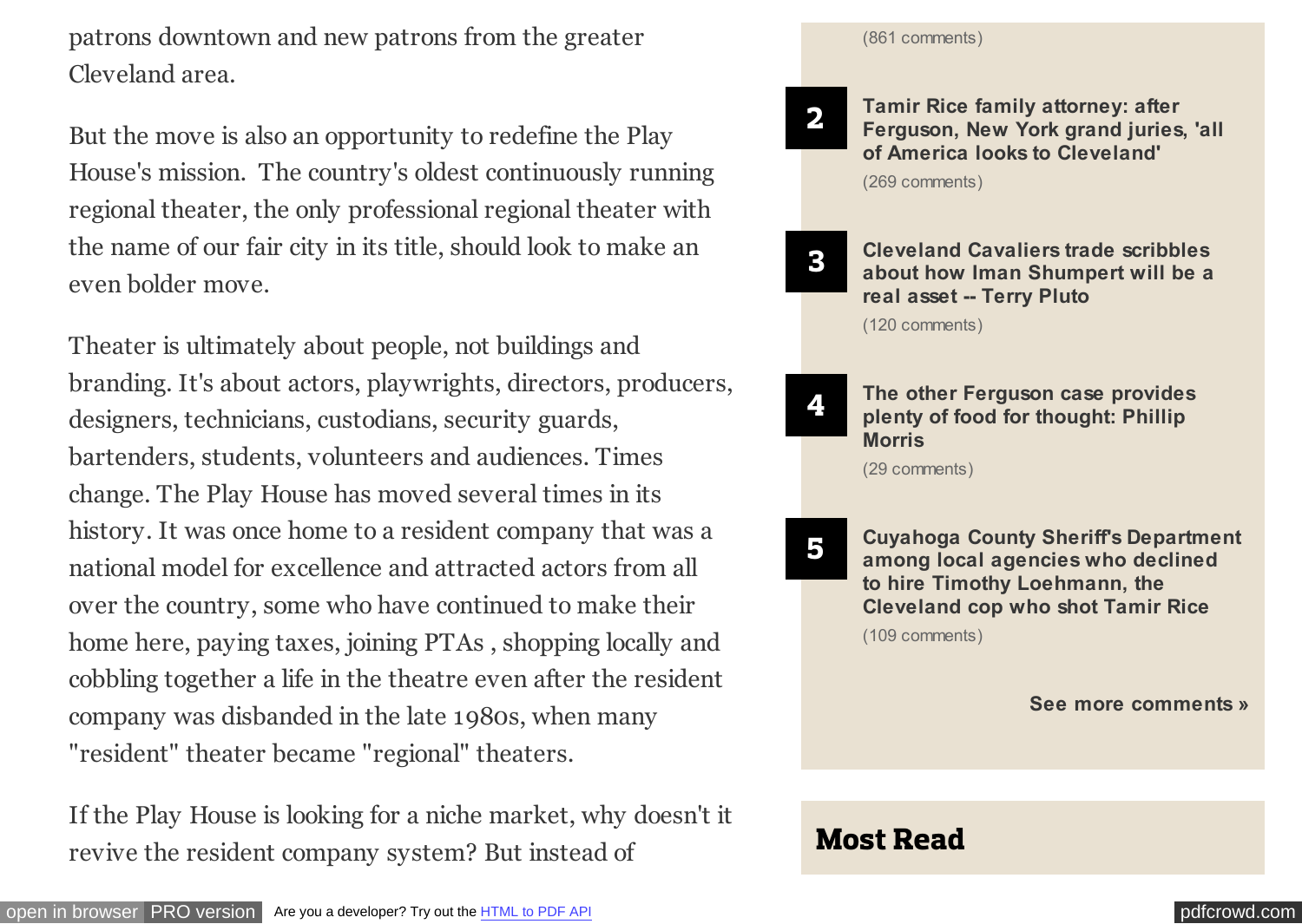outsourcing, why not invest locally by creating a regional theater that is dedicated to supporting and growing local theater artists?

Cleveland's other regional theater company, Great Lakes Theater Festival (yes, Cleveland has two, count them, two professional regional theaters) employs a handful of local talent on a consistent basis. But only a handful of the hundreds of professionally trained local actors.

The familiar lament heard from artistic directors who prefer to cast out-of-towners is that Cleveland actors just aren't as talented as the imports. Well, honestly there is a continuum; some are learning the ropes at the beginnings of their careers and some are on par with or surpass the talent of the out-oftowners.

If local actors were given the opportunity to hone their professional skills in a regional/resident theater, this "perception" would surely disappear. Many Cleveland actors who have no artistic home work a day job and go on auditions, if the production rehearsals don't conflict with their day job.

Some of us have been lucky to have been cast in supporting roles (2 in 11 years for me) at the Play House, but that is no



Oprah Has Been Exposed For TRICKING THE WORLD! She Has Lied for Years!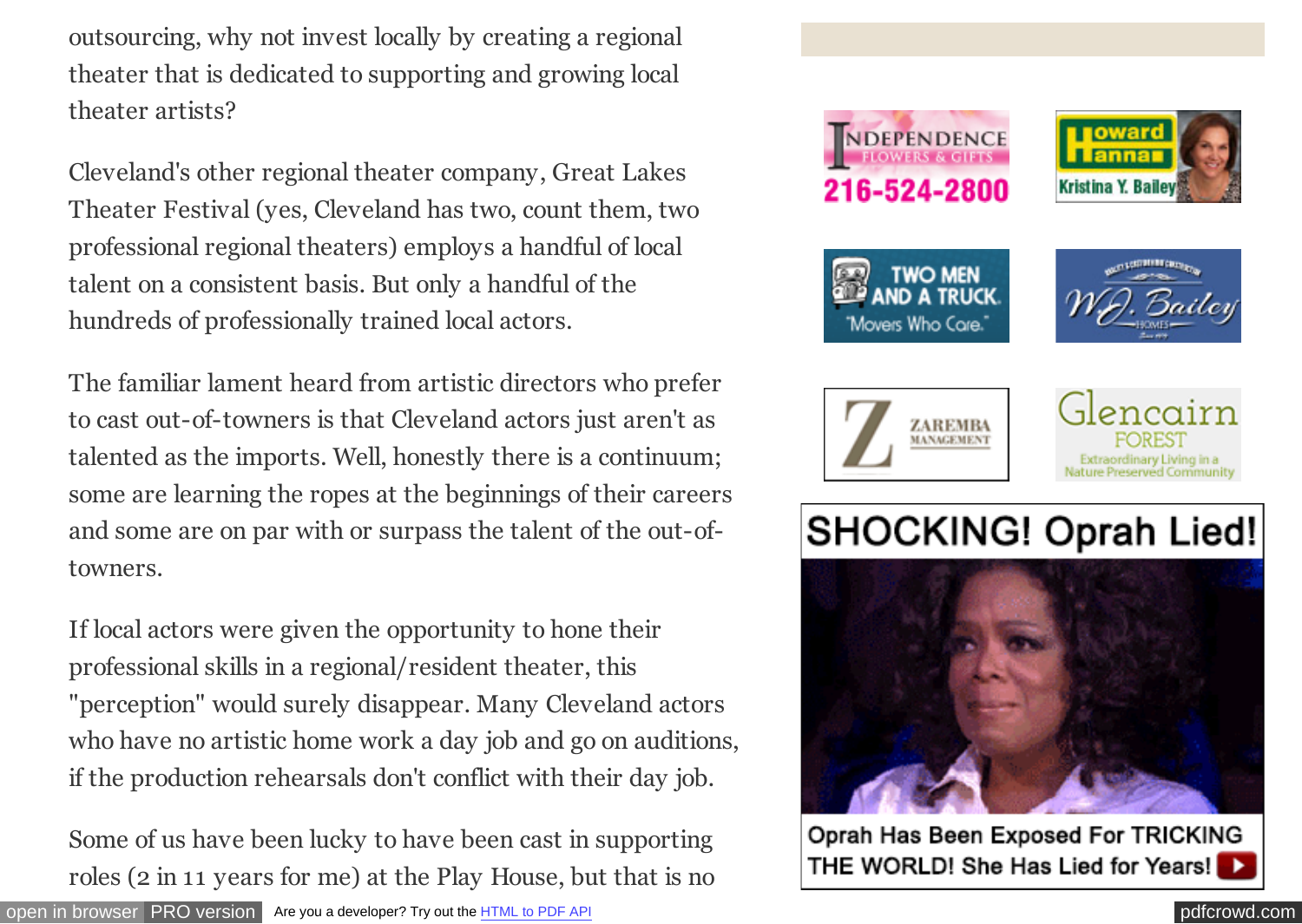way to make a living. If an actor is a member of Equity, the professional actors' union, there are only a few contracts scattered amongst the smaller professional community theater.

It's a catch-22 for local actors. It actually pays (in terms of getting work) not to be a professional actor in Cleveland. If you are non-union, there is more work, and less pay which requires that you work that day job. So you have professional actors who can't work because of their zip codes and up and coming talent who works for little or no pay. It's a bad business model, and theater is business: show business.

Your typical actor puts in on average a 10-hour day, inside a windowless room. She doesn't mind redoing the same repetitive task over and over again. In fact, that is her job. She's a bit of a perfectionist as is her boss, the director, and their collaboration along with the cast's feeds the work to create the best product possible. An actor always takes his work home with him. He'll work both the day and night shifts. So why can't this worker make a decent wage, live and work in the community, contribute to his neighborhood, and make a living and a life? You know how cool it is to run into a performer whom you just saw playing Hamlet last night,

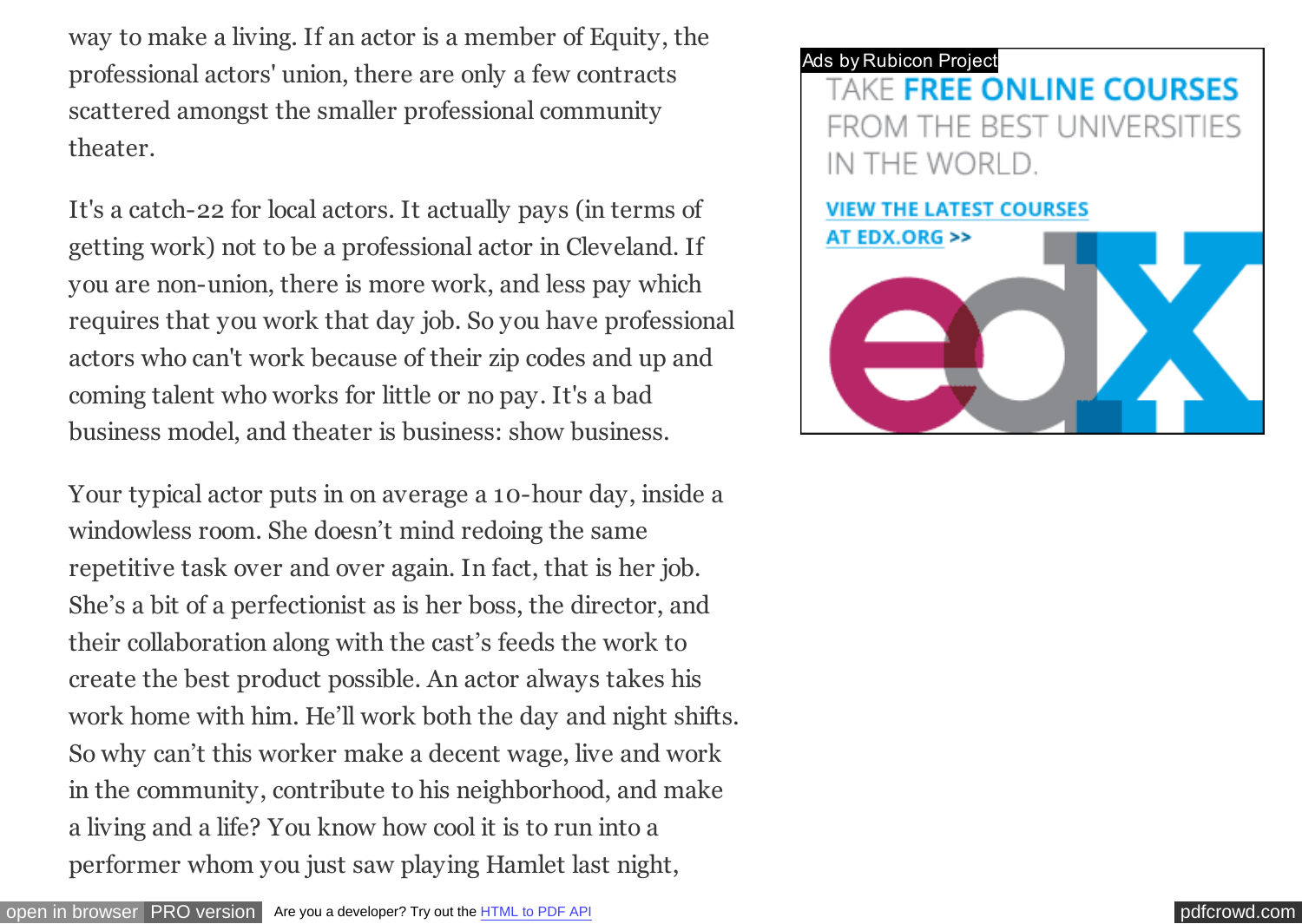buying cat food at the grocery store.

Cleveland actors need to work. Cleveland needs to cure its brain drain. Cleveland needs to instill more community spirit and pride. Cleveland needs more civic engagement. Cleveland needs more sophisticated artistry from its actors. And let's be honest here. With two college theater programs soon to be in residence at Play House Square, The Cleveland State University Department of Theatre and Dance and the Case Western Reserve University MFA Program, and no real sustainable local work for at least the students studying acting, (CSU is instituting a technical training program), shouldn't this model of growing talent and then sending them away from the north coast to the east and west coasts be reexamined?

All of these pressing issues could be addressed with one decision. Produce globally. Act locally!

We Clevelanders have enough imported entertainment. We can see a Broadway show one night and see the Yankees play the next. A mentality shift has occurred in our consciousness about consumption. We want to buy local. We go to farmers' markets and try to patronize the mom and pop stores over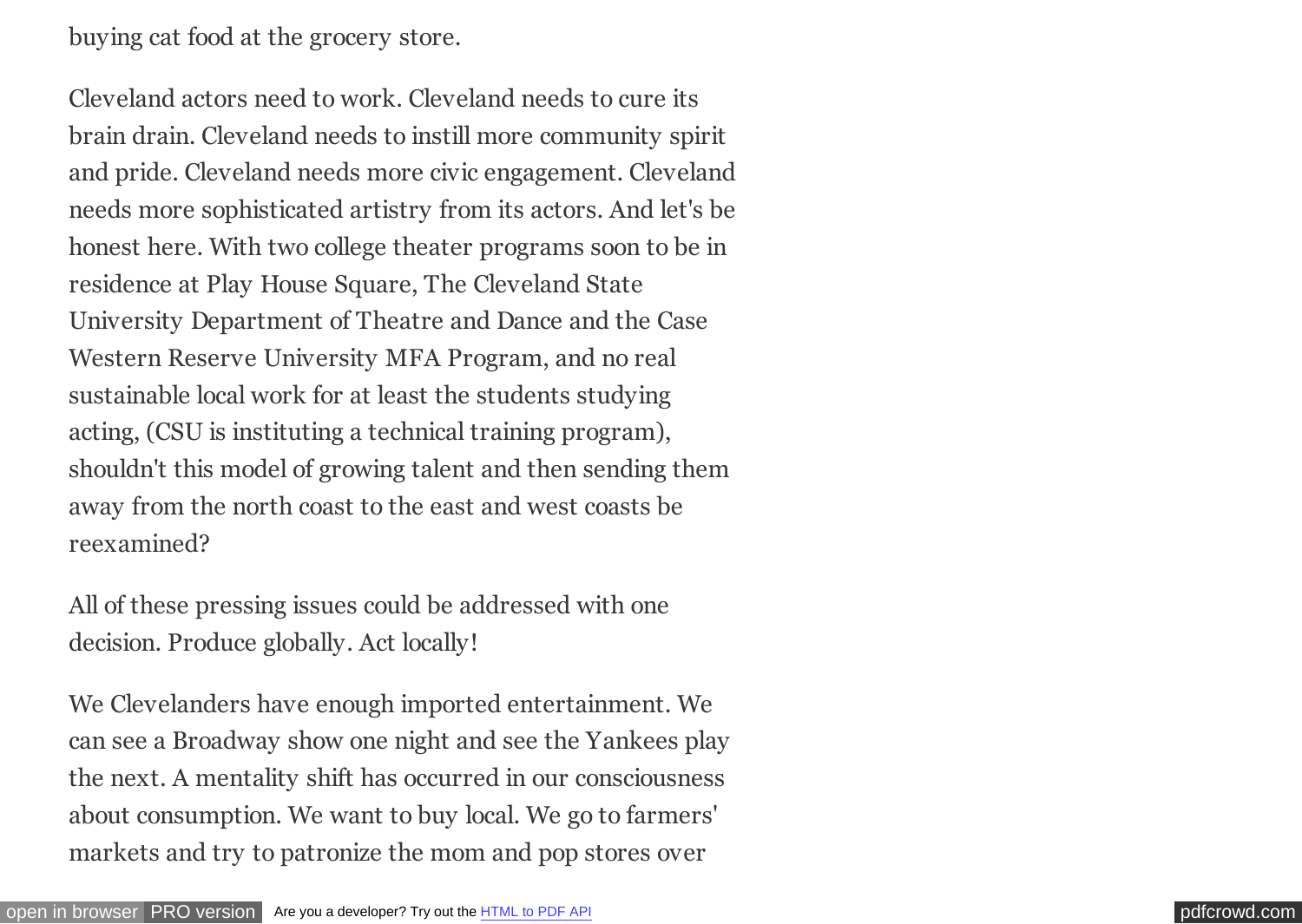the big boxes. We support our local teams like nobody else, no matter how much they disappoint us season after season. That's passion. That's commitment . Why don't we passionately commit to supporting our troupes of professional actors by offering consistent employment so they and our theaters can grow. Any company, business or theatrical, knows that it gets more productivity out of its workers when there is a continuity of relationship with common goals and ritualized ways of working.

Imagine Michael Symon working a day job in retail and then rushing to Lola's to cook? Or Grady Sizemore pushing paper in a cubicle before suiting up to play center field. Or President Snyder waiting tables at night so she can lead CWRU during the day. Why do we support a system that requires actors to work day jobs, contributing to their community in this more "tangible" way, before we give them permission to practice what they are trained to do?

Audiences get the art they deserve. Well, if we as consumers want to buy local produce, support local merchants, then why don't we want to see more of our own local talent on our stages?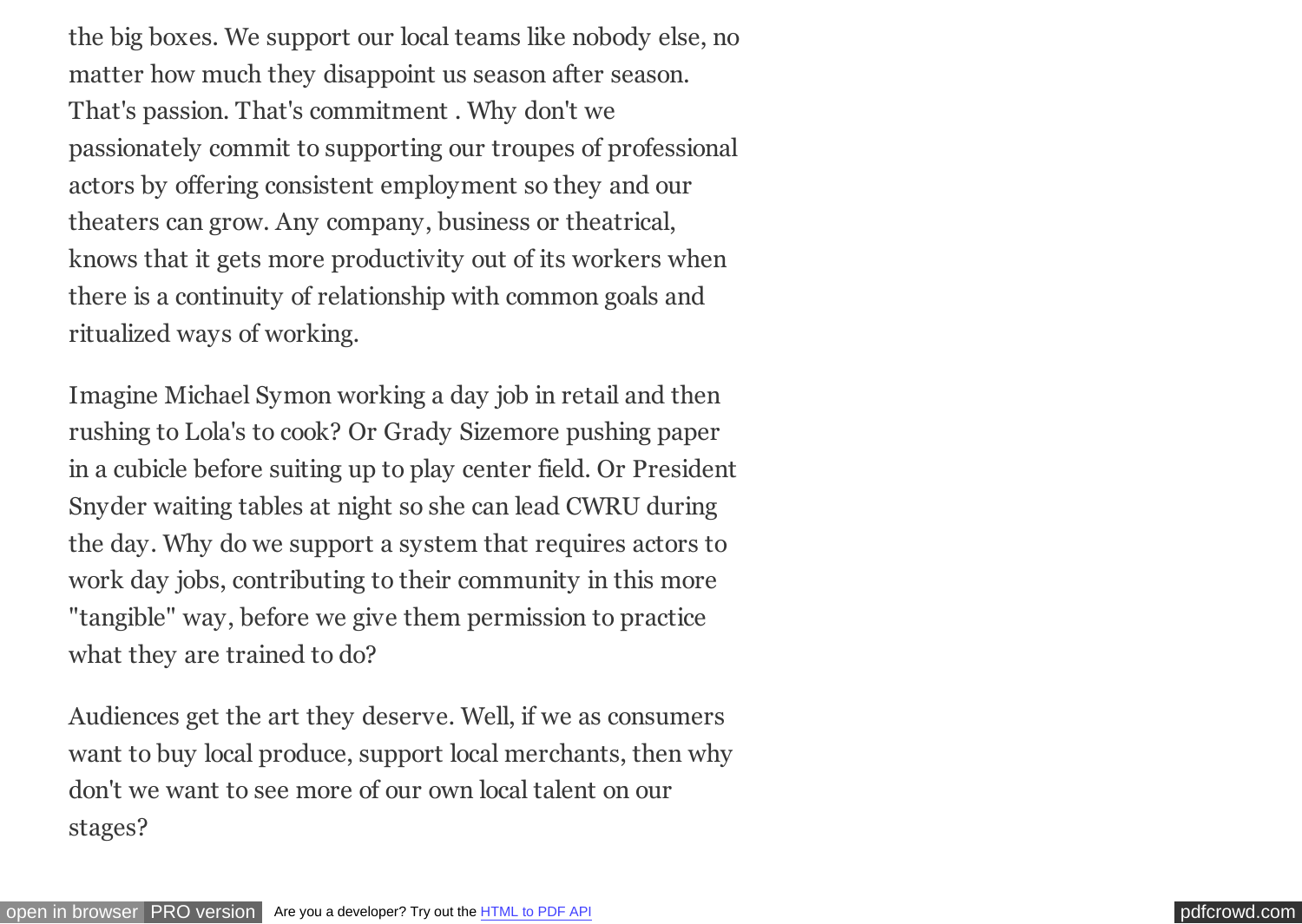Compelling, relevant, exciting theater is about risk-taking and bold choices. How bold and visionary will the Cleveland Play House's move to Playhouse Square be? We can only hope and paraphrase from a song from *Cabaret*, (which starred the Cleveland Play House's own Joel Gray), "maybe this time, we'll be lucky. Maybe this time we'll win."

*Christine McBurney is a theatre artist/educator from Cleveland Heights.*



#### Related Stories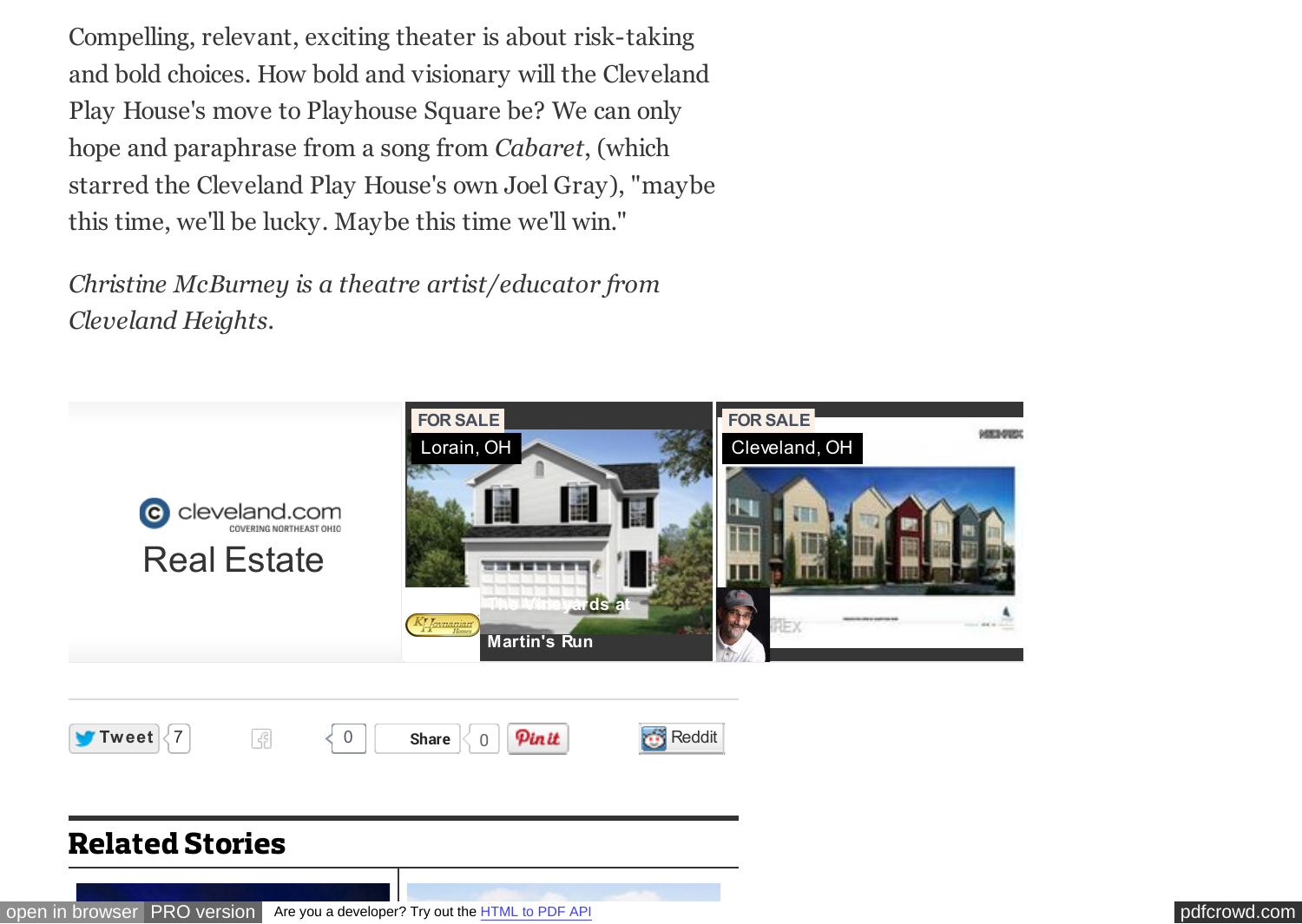<span id="page-8-0"></span>

365 things to do in [Cleveland in 2015: Save the](http://www.cleveland.com/entertainment/index.ssf/2015/01/365_things_to_do_in_cleveland_25.html#incart_related_stories) date fests, concerts, family events, movies and more



People make 'Faces of the [Suns' shine; here's a look](http://www.cleveland.com/faces-of-the-suns/index.ssf/2015/01/post_11.html#incart_related_stories)back at a few from 2014 (Photo gallery)

#### **0 comments**

#### **Sign in**



**Newest** | **Oldest**

#### Best of cleveland.com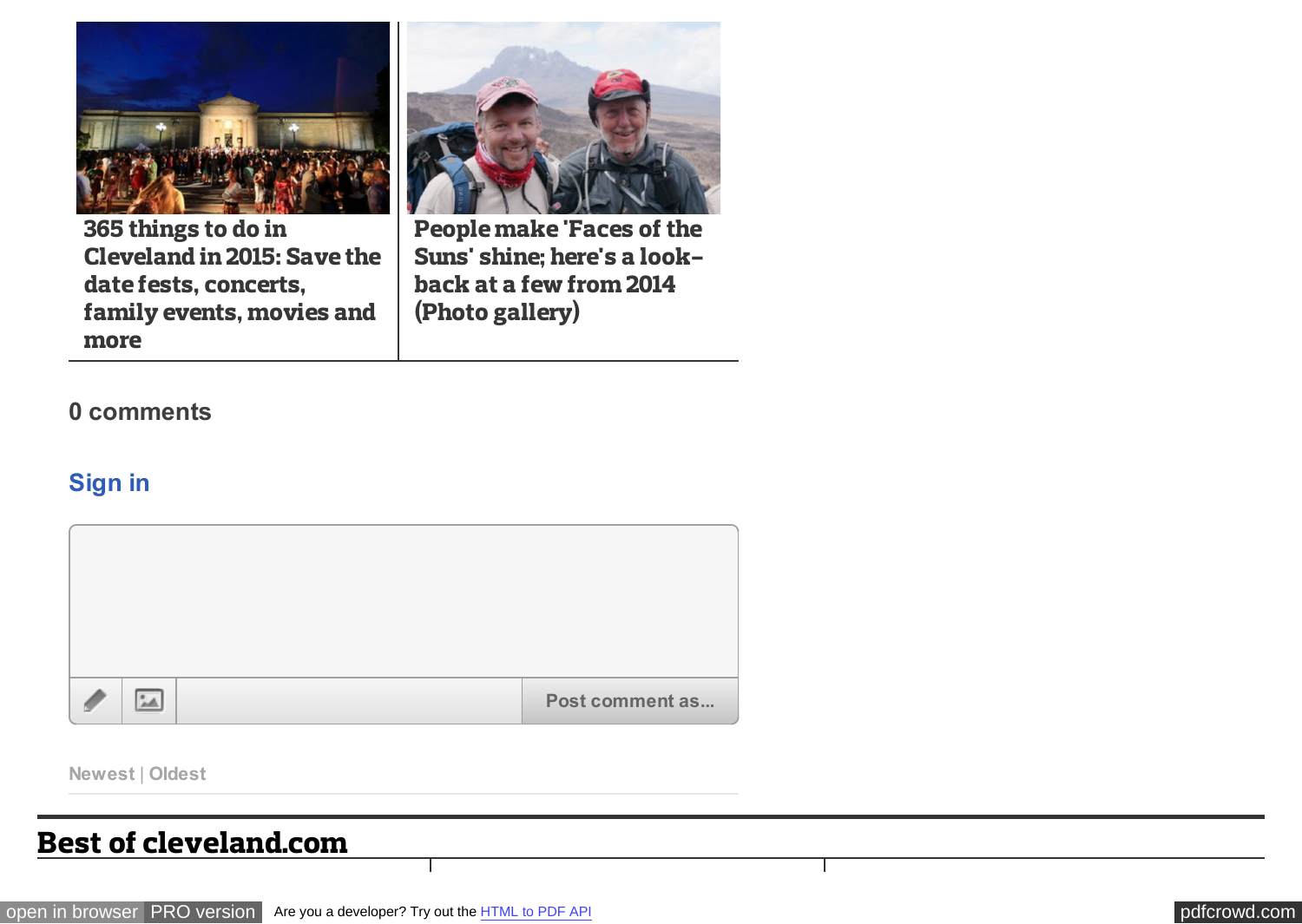#### Police

Cavs get [J.R. Smith,](http://www.cleveland.com/cavs/index.ssf/2015/01/cleveland_cavaliers_expected_t_3.html#incart_2box%23incart_hbx%23incart_best-of) Iman Shumpert in trade

Super [sophs lead](http://www.cleveland.com/osu/index.ssf/2015/01/super_sophs_again_as_second-ye.html#incart_hbx%23incart_best-of) Ohio State to title game

#### [investigating homicide at](http://www.cleveland.com/community-theater/index.ssf/2011/06/Police%20investigating%20homicide%20of%20man,%2054,%20inside%20Akron%20sports%20collectibles%20shop#incart_hbx%23incart_best-of) Akron shop



Powered By

PLAIN DEALER PUBLISHING CO.

C NORTHEAST OHIO MEDIA GROUP

# About Us

[About Cleveland.com](http://www.cleveland.com/aboutus/) [Contact Us](http://www.cleveland.com/contactus/) About Northeast [Ohio Media Group](http://www.neohiomediagroup.com/) [Advertise with us](http://www.neohiomediagroup.com/advertising-solutions/) [Career Opportunities](http://jobs.cleveland.com/jobs/northeast-ohio-media-group-985684-cd) [FAQ](http://blog.cleveland.com/updates/2009/08/community_faq.html)

### Subscribe

[The Plain Dealer](http://members.plaindealer.com/dssSubscribe.aspx) [Sun News](http://www.cleveland.com/sun/subscribe) [eNewsletters](http://www.cleveland.com/newsletters/)

# Cleveland.com Sections

[News](http://www.cleveland.com/news/) **[Business](http://www.cleveland.com/business/) [Sports](http://www.cleveland.com/sports/)** [High School Sports](http://highschoolsports.cleveland.com/) [Entertainment](http://www.cleveland.com/entertainment/) [Living](http://www.cleveland.com/living/) **[Politics](http://www.cleveland.com/open/)** [Opinion](http://www.cleveland.com/opinion/)

**[Obituaries](http://obits.cleveland.com/Cleveland/DeathNotices.asp)** [Jobs](http://www.cleveland.com/jobs/) [Autos](http://autos.cleveland.com/) [Real Estate](http://realestate.cleveland.com/) **[Rentals](http://realestate.cleveland.com/for-rent) [Classifieds](http://classifieds.cleveland.com/)** [Shopping Deals and](http://findnsave.cleveland.com/) **Coupons** [Local Businesses](http://businessfinder.cleveland.com/) [Deals in Your Area](http://update.cleveland.com/adv_cleveland/newsletters/cleve/subscribe.htm#topicf)

# More on Cleveland.com

[Forums](http://www.cleveland.com/forums/) [Videos](http://videos.cleveland.com/) **[Photos](http://photos.cleveland.com/)** [Interact with us](http://www.cleveland.com/interact/) **[Weather](http://www.cleveland.com/weather/)** 

[Post a job](http://www.cleveland.com/jobs/products/index.ssf) [Post a classified ad](http://www.cleveland.com/placead/) [Sell your car](http://www.cleveland.com/placead/) [Sell/rent your home](http://www.cleveland.com/placead/) [Sitemap & search](http://www.cleveland.com/siteindex)

# Follow Us

E [Twitter](http://twitter.com/clevelanddotcom) | [Facebook](http://www.facebook.com/pages/clevelandcom/48573742500) | 8 [Google+](https://plus.google.com/u/0/b/107235278707360504631/107235278707360504631/posts)

| **D** [Instagram](http://instagram.com/clevelanddotcom) | **P** [Pinterest](http://www.pinterest.com/clevelanddotcom/)

# Your Regional News Pages

**[Beachwood](http://www.cleveland.com/beachwood) [Brunswick](http://www.cleveland.com/brunswick)** 

[Parma & Parma](http://www.cleveland.com/parma) **Heights**